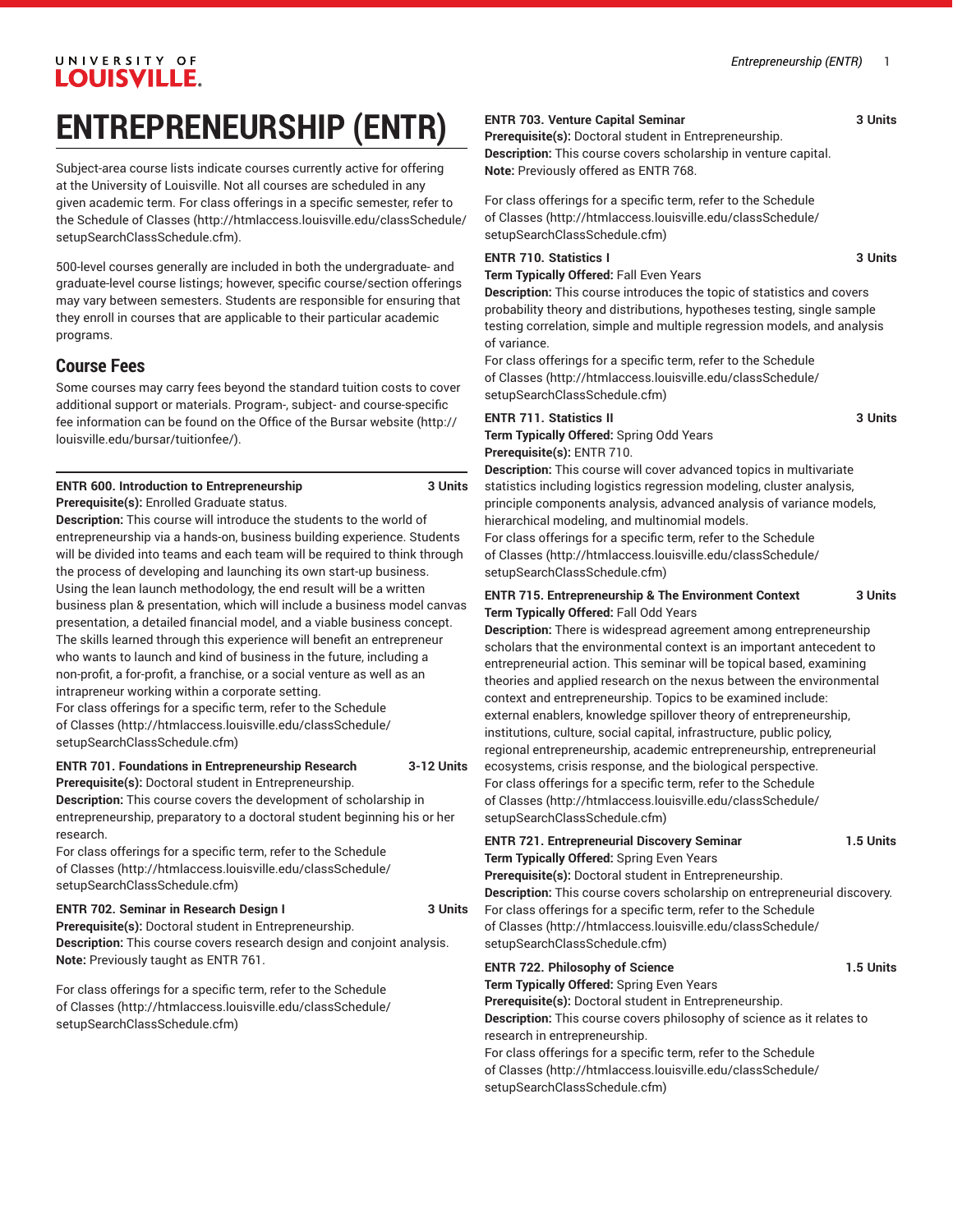# UNIVERSITY OF LOUISVILLE.

| <b>ENTR 723. Seminar in Organizational Behavior/Human Resources in</b><br>Entrepreneurship<br>Term Typically Offered: Spring Even Years<br>Prerequisite(s): Doctoral student in Entrepreneurship.<br>Description: This course covers organizational behavior and human<br>resources in entrepreneurial firms.<br>Note: Previously taught as ENTR 740.<br>For class offerings for a specific term, refer to the Schedule                                                                                                                                                                                                                                                                                                                                                                                                                                  | 3 Units              | ENTR 734. Independent Study to Prepare Second-Year Paper<br>Term Typically Offered: Summer, Fall Odd Years<br>Prerequisite(s): Doctoral student in Entrepreneurship.<br>Description: Students use this independent study to prepare their second-<br>year papers.<br>Note: Previously taught as ENTER 799.<br>For class offerings for a specific term, refer to the Schedule<br>of Classes (http://htmlaccess.louisville.edu/classSchedule/                                                                                                                                                                                                                                                                                                                                                                                                                                  | 3 Units            |
|----------------------------------------------------------------------------------------------------------------------------------------------------------------------------------------------------------------------------------------------------------------------------------------------------------------------------------------------------------------------------------------------------------------------------------------------------------------------------------------------------------------------------------------------------------------------------------------------------------------------------------------------------------------------------------------------------------------------------------------------------------------------------------------------------------------------------------------------------------|----------------------|------------------------------------------------------------------------------------------------------------------------------------------------------------------------------------------------------------------------------------------------------------------------------------------------------------------------------------------------------------------------------------------------------------------------------------------------------------------------------------------------------------------------------------------------------------------------------------------------------------------------------------------------------------------------------------------------------------------------------------------------------------------------------------------------------------------------------------------------------------------------------|--------------------|
| of Classes (http://htmlaccess.louisville.edu/classSchedule/<br>setupSearchClassSchedule.cfm)<br>ENTR 724. Seminar in Entrepreneurship from a Strategic Perspecitve<br>Term Typically Offered: Spring Even Years<br>Prerequisite(s): Doctoral student in Entrepreneurship.<br>Description: This course covers organizational behavior and human<br>resources in entrepreneurial firms.<br>For class offerings for a specific term, refer to the Schedule<br>of Classes (http://htmlaccess.louisville.edu/classSchedule/<br>setupSearchClassSchedule.cfm)<br><b>ENTR 725. Innovation and Business Transformation</b><br>Term Typically Offered: Fall Odd Years<br>Description: This seminar will explore academic literature of innovation                                                                                                                 | 3 Units<br>3 Units   | setupSearchClassSchedule.cfm)<br><b>ENTR 735. Structural Equation Models</b><br>Term Typically Offered: Spring Even Years<br>Prerequisite(s): Doctoral student in Entrepreneurship.<br>Description: This seminar will explore the fundamentals of structural<br>equation modeling (SEM), different types of variables and SEM<br>assumptions, latent versus manifest variables, the standard versus SEM<br>approach to variable construction and measurement, SEM relative to<br>other statistical methods, and SEM software packages. Each of these will<br>be explored in great detail, and students will be expected to demonstrate<br>proficiency in running and analyzing structural equation models.<br>For class offerings for a specific term, refer to the Schedule<br>of Classes (http://htmlaccess.louisville.edu/classSchedule/<br>setupSearchClassSchedule.cfm) | 3 Units            |
| not involving new startup ventures. Topics include building capabilities<br>based on social networks, organizational learning, technological<br>innovation, innovative environments, knowledge transfer, technological<br>trajectories, disruption, and path dependencies.<br>For class offerings for a specific term, refer to the Schedule<br>of Classes (http://htmlaccess.louisville.edu/classSchedule/<br>setupSearchClassSchedule.cfm)                                                                                                                                                                                                                                                                                                                                                                                                             |                      | <b>ENTR 741. Seminar in Research Design II</b><br>Term Typically Offered: Summer, Fall Odd Years<br>Prerequisite(s): Doctoral student in Entrepreneurship.<br>Description: Reviews advanced research design concepts for performing<br>research in entrepreneurship.<br>For class offerings for a specific term, refer to the Schedule<br>of Classes (http://htmlaccess.louisville.edu/classSchedule/<br>setupSearchClassSchedule.cfm)                                                                                                                                                                                                                                                                                                                                                                                                                                       | 3 Units            |
| <b>ENTR 726. Advanced Multivariate Techniques</b><br>Prerequisite(s): Doctoral student in Entrepreneurship.<br>Description: Comprehensive treatment of multivariate statistics, including<br>cluster analysis, MANOVA, factor analysis, discriminant analysis, and<br>covariance structure modeling.<br>For class offerings for a specific term, refer to the Schedule<br>of Classes (http://htmlaccess.louisville.edu/classSchedule/<br>setupSearchClassSchedule.cfm)<br>ENTR 731. Independent Study I<br><b>Grading Basis: Pass/Fail</b><br>Prerequisite(s): Doctoral student in Entrepreneurship.<br>Description: Independent study to prepare for preliminary examinations.<br>Note: Previously taught as ENTR 789.<br>For class offerings for a specific term, refer to the Schedule<br>of Classes (http://htmlaccess.louisville.edu/classSchedule/ | 3 Units<br>3-9 Units | <b>ENTR 742. Seminar in Entrepreneurship from an Economic Perspective</b><br>Term Typically Offered: Summer, Fall Odd Years<br>Prerequisite(s): Doctoral student in Entrepreneurship.<br>Description: Reviews entrepreneurship from an economic perspective.<br>Note: Previously taught an ENTR 720.<br>For class offerings for a specific term, refer to the Schedule<br>of Classes (http://htmlaccess.louisville.edu/classSchedule/<br>setupSearchClassSchedule.cfm)<br>ENTR 743. Seminar in Entrepreneurship from a Psychological<br><b>Perspective</b><br>Term Typically Offered: Summer, Fall Odd Years<br>Prerequisite(s): Doctoral student in Entrepreneurship.<br>Description: Reviews entrepreneurship from a psychological perspective.                                                                                                                            | 3 Units<br>3 Units |
| setupSearchClassSchedule.cfm)<br><b>ENTR 732. Independent Study II</b><br><b>Grading Basis: Pass/Fail</b><br>Term Typically Offered: Summer, Fall Odd Years<br>Prerequisite(s): Doctoral student in Entrepreneurship.<br>Description: Students may select a specialized topic to study under<br>faculty supervision.<br>Note: Previously taught as ENTR 790.                                                                                                                                                                                                                                                                                                                                                                                                                                                                                             | 3-9 Units            | Note: Previously taught as ENTR 733.<br>For class offerings for a specific term, refer to the Schedule<br>of Classes (http://htmlaccess.louisville.edu/classSchedule/<br>setupSearchClassSchedule.cfm)                                                                                                                                                                                                                                                                                                                                                                                                                                                                                                                                                                                                                                                                       |                    |

For class offerings for a specific term, refer to the [Schedule](http://htmlaccess.louisville.edu/classSchedule/setupSearchClassSchedule.cfm) [of Classes \(http://htmlaccess.louisville.edu/classSchedule/](http://htmlaccess.louisville.edu/classSchedule/setupSearchClassSchedule.cfm) [setupSearchClassSchedule.cfm\)](http://htmlaccess.louisville.edu/classSchedule/setupSearchClassSchedule.cfm)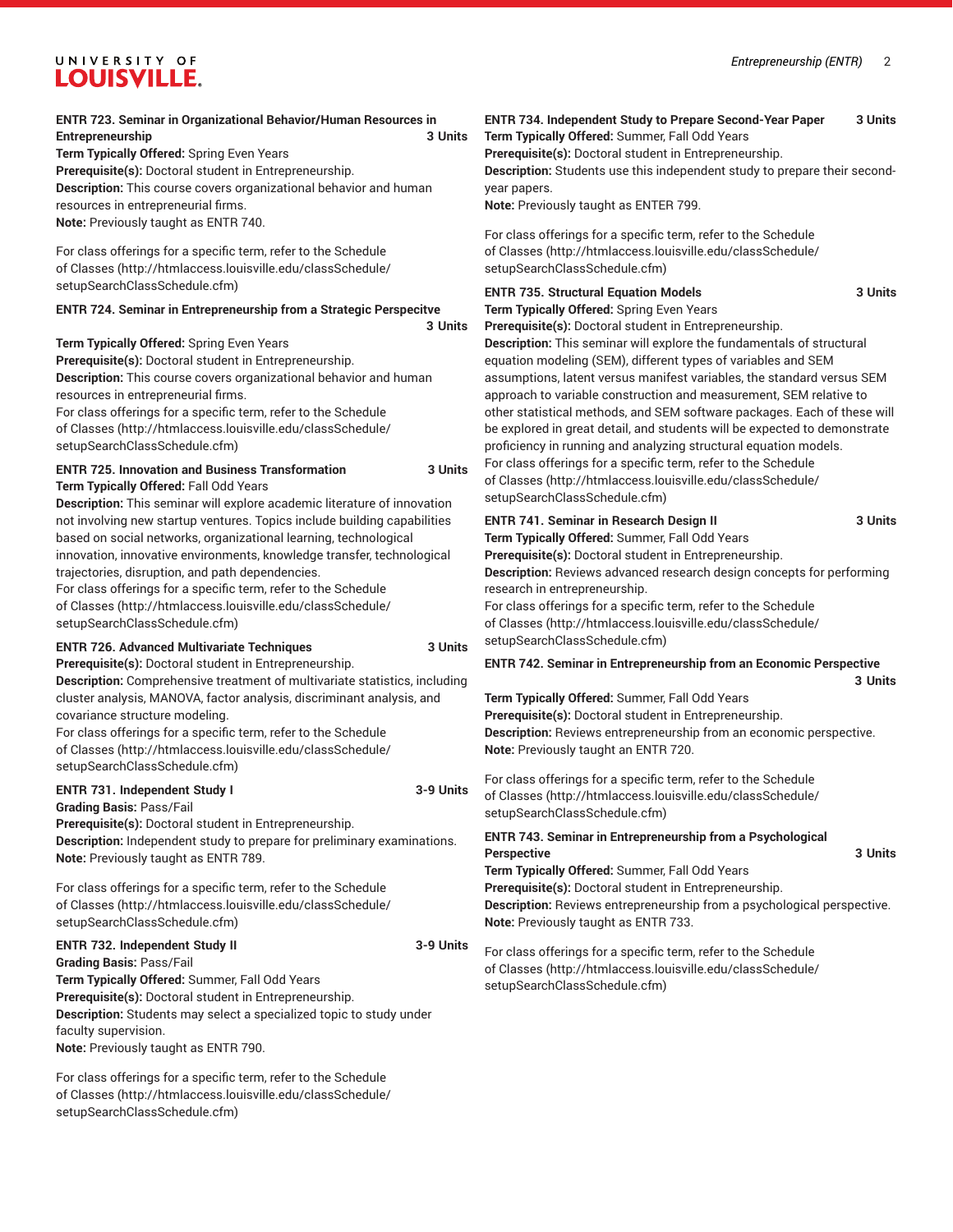**3 Units**

# UNIVERSITY OF **LOUISVILLE.**

### **ENTR 745. Entrepreneurship Theory I 3 Units**

**Term Typically Offered:** Fall Even Years

**Description:** A survey of the field of entrepreneurship, the course objective is to familiarize students with the primary theories of the field as well as common and promising methodological approaches to the study of entrepreneurship. Topics include: a theoretical overview of entrepreneurship research agendas, entrepreneurship motivation and opportunity, entrepreneurial attention and information processing, learning and knowledge related to opportunity, entrepreneurial decision making and biases, and entrepreneurs' human and social capital. Class sessions will be devoted to reviewing and critiquing the readings associated with each of the aforementioned topics and generating research opportunities.

For class offerings for a specific term, refer to the [Schedule](http://htmlaccess.louisville.edu/classSchedule/setupSearchClassSchedule.cfm) [of Classes \(http://htmlaccess.louisville.edu/classSchedule/](http://htmlaccess.louisville.edu/classSchedule/setupSearchClassSchedule.cfm) [setupSearchClassSchedule.cfm\)](http://htmlaccess.louisville.edu/classSchedule/setupSearchClassSchedule.cfm)

## **ENTR 746. Entrepreneurship Theory II 3 Units**

**Term Typically Offered:** Fall Odd Years

**Description:** This course is designed as a second broad survey of major topics in the field of entrepreneurship. Its objective is to familiarize the students with some of the primary theoretical underpinnings of the field as well as some of the common and/or promising methodological approaches to the study of entrepreneurial phenomena. Topics covered in the course include: strategic orientation and corporate entrepreneurship, new ventures (strategy, growth, performance), entrepreneurial failure, family business, and international entrepreneurship. Indirectly the course will cover a dissertation in entrepreneurship, the journal reviews process, research methods, and presenting research papers. Class sessions will be devoted to reviewing and critiquing the readings associated with each of the aforementioned topics and generating research opportunities. For class offerings for a specific term, refer to the [Schedule](http://htmlaccess.louisville.edu/classSchedule/setupSearchClassSchedule.cfm) [of Classes \(http://htmlaccess.louisville.edu/classSchedule/](http://htmlaccess.louisville.edu/classSchedule/setupSearchClassSchedule.cfm) [setupSearchClassSchedule.cfm\)](http://htmlaccess.louisville.edu/classSchedule/setupSearchClassSchedule.cfm)

### **ENTR 747. Corporate Entrepreneurship and Innovation 3 Units Term Typically Offered:** Spring Even Years

**Description:** This course is designed as a focused seminar on the topic of corporate entrepreneurship and innovation. Its objective is to familiarize the students with some of the primary theoretical underpinnings of the field as well as some of the common and/or promising methodological approaches to the study of corporate entrepreneurial phenomena. Topics covered in the course include: corporate entrepreneurship, internal corporate ventures, external corporate ventures, entrepreneurial orientation, firm-level innovation, and strategic rejuvenation. Indirectly the course will also cover a dissertation in entrepreneurship, the journal review process, research methods, and presenting research papers. For class offerings for a specific term, refer to the [Schedule](http://htmlaccess.louisville.edu/classSchedule/setupSearchClassSchedule.cfm) [of Classes \(http://htmlaccess.louisville.edu/classSchedule/](http://htmlaccess.louisville.edu/classSchedule/setupSearchClassSchedule.cfm) [setupSearchClassSchedule.cfm\)](http://htmlaccess.louisville.edu/classSchedule/setupSearchClassSchedule.cfm)

## **ENTR 751. Seminar in Current Topics in Entrepreneurship 3 Units**

**Term Typically Offered:** Spring, Summer, Fall Even Year **Prerequisite(s):** Doctoral student in Entrepreneurship. **Description:** Reviews current topics in entrepreneurship research. **Note:** Previously taught as ENTR 700.

For class offerings for a specific term, refer to the [Schedule](http://htmlaccess.louisville.edu/classSchedule/setupSearchClassSchedule.cfm) [of Classes \(http://htmlaccess.louisville.edu/classSchedule/](http://htmlaccess.louisville.edu/classSchedule/setupSearchClassSchedule.cfm) [setupSearchClassSchedule.cfm\)](http://htmlaccess.louisville.edu/classSchedule/setupSearchClassSchedule.cfm)

#### **ENTR 752. Seminar in a Sociological Perspective on Entrepreneurship**

**Term Typically Offered:** Spring, Summer, Fall Even Year **Prerequisite(s):** Doctoral student in Entrepreneurship. **Description:** Reviews current topics in entrepreneurship research. **Note:** Previously taught as ENTR 710.

For class offerings for a specific term, refer to the [Schedule](http://htmlaccess.louisville.edu/classSchedule/setupSearchClassSchedule.cfm) [of Classes](http://htmlaccess.louisville.edu/classSchedule/setupSearchClassSchedule.cfm) ([http://htmlaccess.louisville.edu/classSchedule/](http://htmlaccess.louisville.edu/classSchedule/setupSearchClassSchedule.cfm) [setupSearchClassSchedule.cfm\)](http://htmlaccess.louisville.edu/classSchedule/setupSearchClassSchedule.cfm)

**ENTR 753. Seminar in Family Business 3 Units Term Typically Offered:** Spring, Summer, Fall Even Year **Prerequisite(s):** Doctoral student in Entrepreneurship. **Description:** Seminar in family business. For class offerings for a specific term, refer to the [Schedule](http://htmlaccess.louisville.edu/classSchedule/setupSearchClassSchedule.cfm) [of Classes](http://htmlaccess.louisville.edu/classSchedule/setupSearchClassSchedule.cfm) ([http://htmlaccess.louisville.edu/classSchedule/](http://htmlaccess.louisville.edu/classSchedule/setupSearchClassSchedule.cfm) [setupSearchClassSchedule.cfm\)](http://htmlaccess.louisville.edu/classSchedule/setupSearchClassSchedule.cfm)

## **ENTR 754. Seminar in Social Entrepreneurship 1.5 Units**

**Term Typically Offered:** Spring Even Years

**Prerequisite(s):** Doctoral student in Entrepreneurship. **Description:** This course covers social entrepreneurship in the field of entrepreneurship research.

For class offerings for a specific term, refer to the [Schedule](http://htmlaccess.louisville.edu/classSchedule/setupSearchClassSchedule.cfm) [of Classes](http://htmlaccess.louisville.edu/classSchedule/setupSearchClassSchedule.cfm) ([http://htmlaccess.louisville.edu/classSchedule/](http://htmlaccess.louisville.edu/classSchedule/setupSearchClassSchedule.cfm) [setupSearchClassSchedule.cfm\)](http://htmlaccess.louisville.edu/classSchedule/setupSearchClassSchedule.cfm)

### **ENTR 760. Entrepreneurship Directed Readings I 1-6 Units Term Typically Offered:** Summer, Fall Odd Years

**Prerequisite(s):** Doctoral student in Entrepreneurship. **Description:** Students may select a specialized topic to study under faculty supervision. **Note:** Previously taught as ENTR 770.

For class offerings for a specific term, refer to the [Schedule](http://htmlaccess.louisville.edu/classSchedule/setupSearchClassSchedule.cfm) [of Classes](http://htmlaccess.louisville.edu/classSchedule/setupSearchClassSchedule.cfm) ([http://htmlaccess.louisville.edu/classSchedule/](http://htmlaccess.louisville.edu/classSchedule/setupSearchClassSchedule.cfm) [setupSearchClassSchedule.cfm\)](http://htmlaccess.louisville.edu/classSchedule/setupSearchClassSchedule.cfm)

**ENTR 762. Entrepreneurship Directed Readings II 1-6 Units Term Typically Offered:** Summer, Fall Odd Years **Prerequisite(s):** Doctoral student in Entrepreneurship. **Description:** Students may select a specialized topic to study under faculty supervision. **Note:** Previously taught as ENTR 771.

For class offerings for a specific term, refer to the [Schedule](http://htmlaccess.louisville.edu/classSchedule/setupSearchClassSchedule.cfm) [of Classes](http://htmlaccess.louisville.edu/classSchedule/setupSearchClassSchedule.cfm) ([http://htmlaccess.louisville.edu/classSchedule/](http://htmlaccess.louisville.edu/classSchedule/setupSearchClassSchedule.cfm) [setupSearchClassSchedule.cfm\)](http://htmlaccess.louisville.edu/classSchedule/setupSearchClassSchedule.cfm)

**ENTR 763. Entrepreneurship Directed Readings III 1-6 Units Term Typically Offered:** Summer, Fall Odd Years **Prerequisite(s):** Doctoral student in Entrepreneurship. **Description:** Students may select a specialized topic to study under faculty supervision. **Note:** Previously taught as ENTR 772.

For class offerings for a specific term, refer to the [Schedule](http://htmlaccess.louisville.edu/classSchedule/setupSearchClassSchedule.cfm) [of Classes](http://htmlaccess.louisville.edu/classSchedule/setupSearchClassSchedule.cfm) ([http://htmlaccess.louisville.edu/classSchedule/](http://htmlaccess.louisville.edu/classSchedule/setupSearchClassSchedule.cfm) [setupSearchClassSchedule.cfm\)](http://htmlaccess.louisville.edu/classSchedule/setupSearchClassSchedule.cfm)